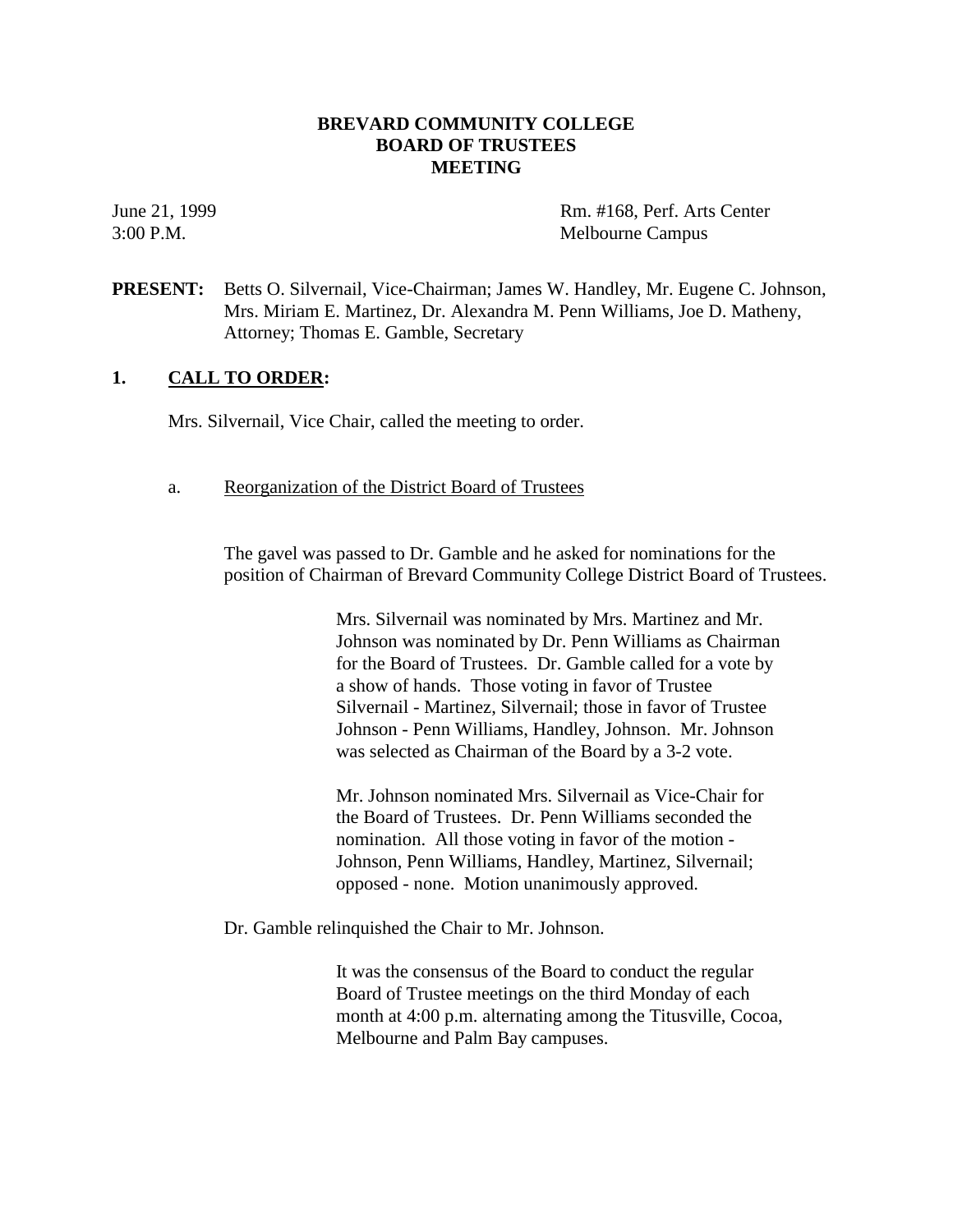Board of Trustees Meeting June 21, 1999 Page - 2 -

> Dr. Gamble reported rotating the meetings to each of the four campuses would increase the access to the public; provide an expanded opportunity for faculty, staff and students at those campuses to attend a Board meeting; and provide the opportunity for those campuses to highlight activities.

# **2. APPROVAL OF THE OFFICIAL MINUTES OF PREVIOUS MEETINGS:**

### a. Minutes - Board of Trustees Meeting - May 17, 1999

Mrs. Martinez moved approval of the minutes of the Board of Trustees meeting of May 17, 1999.

> Mrs. Silvernail seconded the motion. All those voting in favor of the motion - Handley, Martinez, Silvernail, Penn Williams, Johnson; opposed - none. Motion unanimously approved.

# **3. COMMUNICATIONS:**

#### a. Report on Child Development Centers - Mrs. Candelora

Mrs. Victoria Candelora, Coordinator of the Child Care Centers, gave a report on the Child Development Centers of the college. She reported the academic program offers a Vocational Certificate in Early Childhood Education, a College Credit Certificate in Child Development Early Intervention and an A.S. degree in Child Development and Education. Child Development Centers and lab sites for student teachers are the Cocoa, Melbourne, Melbourne/Harris and Titusville centers. Mrs. Candelora reported on the Pre-K Early Intervention Grant program. She expressed concern over the large staff turnover for 1998-99 and stated at exit interviews each teacher was asked why they were leaving and it was due to low pay and lack of benefits. Mrs. Candelora reported on the proposed increase in tuition based on a community survey which revealed that tuition at BCC was well below the community. An increase in tuition would close the gap, provide more scholarships for BCC students, and increase the hourly wages for preschool teachers. Mrs. Candelora answered questions presented by the Board of Trustee members. Dr. Gamble reported the college staff has reviewed the rates which are being charged and found that BCC=s rates significantly below the average community rate. At the same time, the curriculum offered in the college programs is more of a lab school orientation and offers more than a typical child care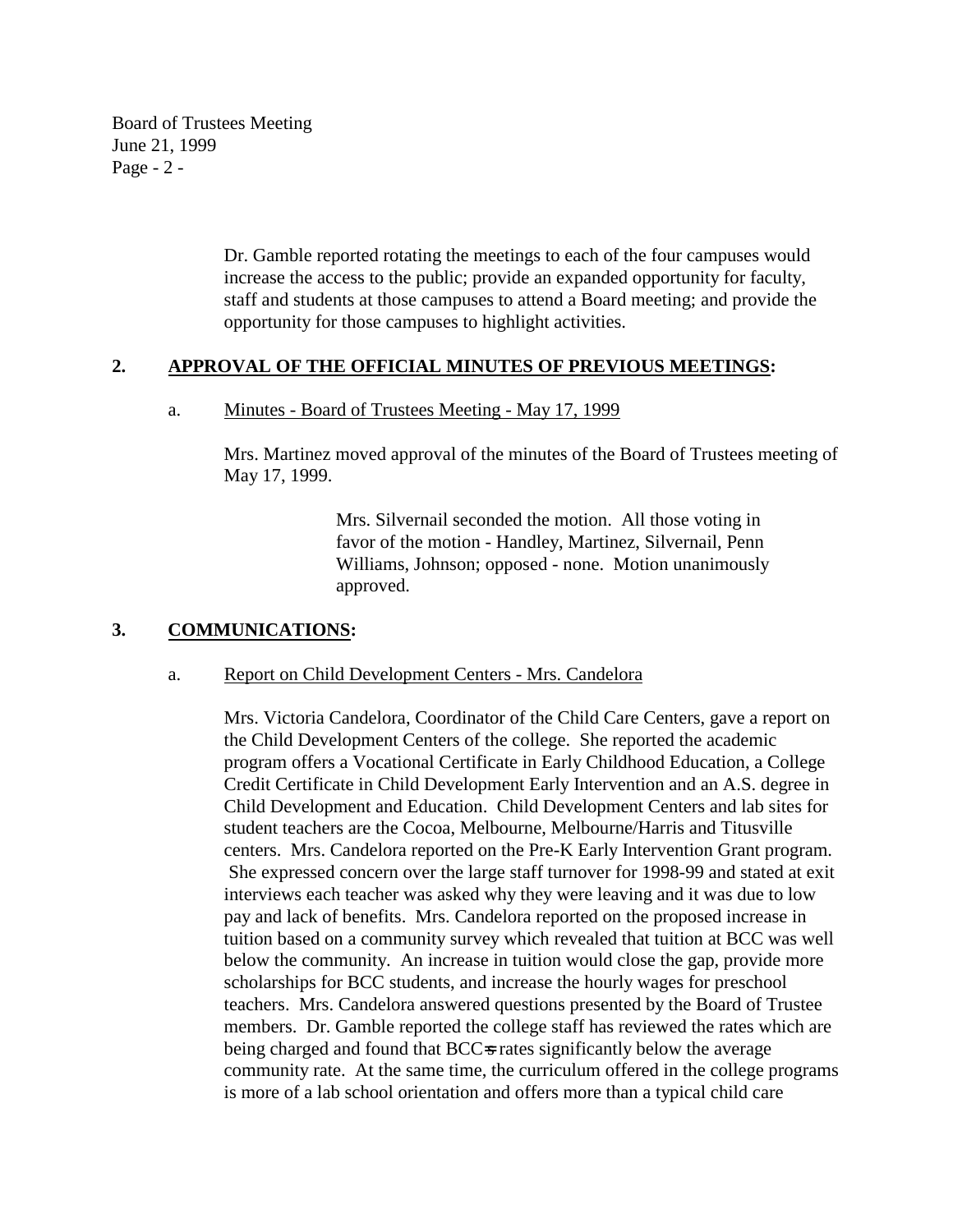Board of Trustees Meeting June 21, 1999 Page - 3 -

> facility provides. The potential of providing scholarships to those students and families with a particular financial need is being considered with the proposed fee increase. Dr. Penn Williams commended the BCC Child Development Program.

# **4. CITIZEN**=**S PRESENTATION:**

None

# **5. CONSTRUCTION & DEVELOPMENT:**

# a. Approval of Bid - Phase II - Library/Science Bldg. - Palm Bay Campus Expansion Project (Addendum)

Mr. Little reported on the bid for the library/classroom at the Palm Bay Campus. In response to advertising, the college received six bids all of which appeared to meet the minimum qualifications. The low bid for the construction project was from W & J Construction with a bid of \$8,682,100. Mr. Matheny has reviewed the bid materials and has confirmed that everything appears to be in order. The College has received a number of good recommendations on the work of W  $&$  J Construction. Mr. Little recommended approval of the award of low bid to W  $&J$ Construction and request the authorization for Mr. Matheny to prepare a contract based on the bid.

> Mrs. Silvernail moved approval of the award of low bid in the amount of  $$8,682,100$  to W & J Construction for the Phase II construction at the Palm Bay Campus and to authorize Mr. Matheny to prepare a contract based on the bid. Mr. Handley seconded the motion. All those voting in favor of the motion - Silvernail, Handley, Martinez, Penn Williams, Johnson; opposed - none. Motion unanimously approved.

# b. Discussion of YMCA Project - Palm Bay Campus - Dr. Gamble

Dr. Gamble reported he has received inquiries from the YMCA to utilize eight to ten acres of BCC land on the Palm Bay Campus adjacent to where the community swimming pool is scheduled to be located. The intent is to have a joint-use facility whereby the College would be able to teach courses in the YMCA facility and the YMCA would utilize the community swimming pool to offer swimming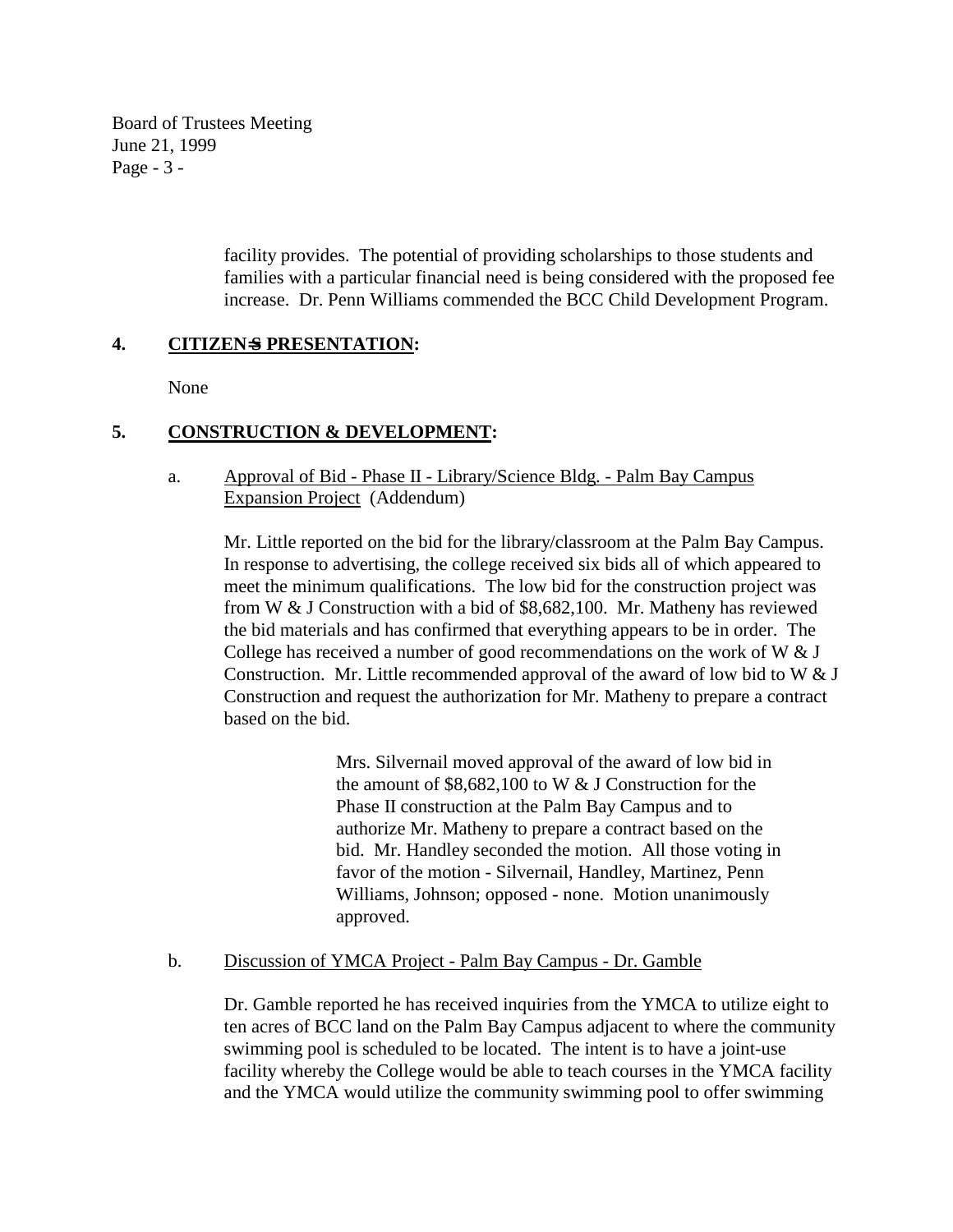Board of Trustees Meeting June 21, 1999 Page - 4 -

> components of their program. This would be a three-party agreement. In terms of construction there would be no College monies involved. The only college involvement would be the provision of land. Dr. Gamble requested that the Board consider approving the concept and that a formal proposal would be brought to the Board for review. Dr. Gamble reported the YMCA is County-wide. Mr. Johnson suggested having a representative from the YMCA at a future Board of Trustee meeting with a formal proposal. It was the consensus of the Board to proceed with the preparation of a formal proposal.

# **6. OLD BUSINESS:**

- a. Report on Pending Legal Actions (Addendum)
- (1) Danforth Case

Mr. Matheny reported a settlement offer has been received and will hopefully come back to the Board next month with a firm settlement.

# (2) Creel Case

Mr. Matheny reported under Chapter 120 of the Florida Statutes an employee who is terminated is entitled, under certain circumstances, to a hearing. The Board can conduct the hearing in several ways. It can hear the case as a whole or appoint a Board member or Board members to hear the case; a qualified person can hear the case; or finally, and his recommendation, is that the Division of Administrative Hearings (DOAH) in Tallahassee can hear the case. The DOAH would hear the case and make a recommendation to the college Board which would then decide the final outcome. Mr. Matheny reported the Board is not bond to accept the Division of Administrative Hearings= recommendation, but the findings of fact that DOAH generates is binding on the Board. The Board, therefore, would have to show good cause to go outside the findings of fact. Mr. Matheny recommended that the Board approve transferring the case to DOAH for processing.

> Dr. Penn Williams moved approval to transfer the Creel case to the DOAH for processing. Mrs. Silvernail seconded the motion. All those voting in favor of the motion - Penn Williams, Silvernail, Martinez, Handley, Johnson; opposed - none. Motion unanimously approved.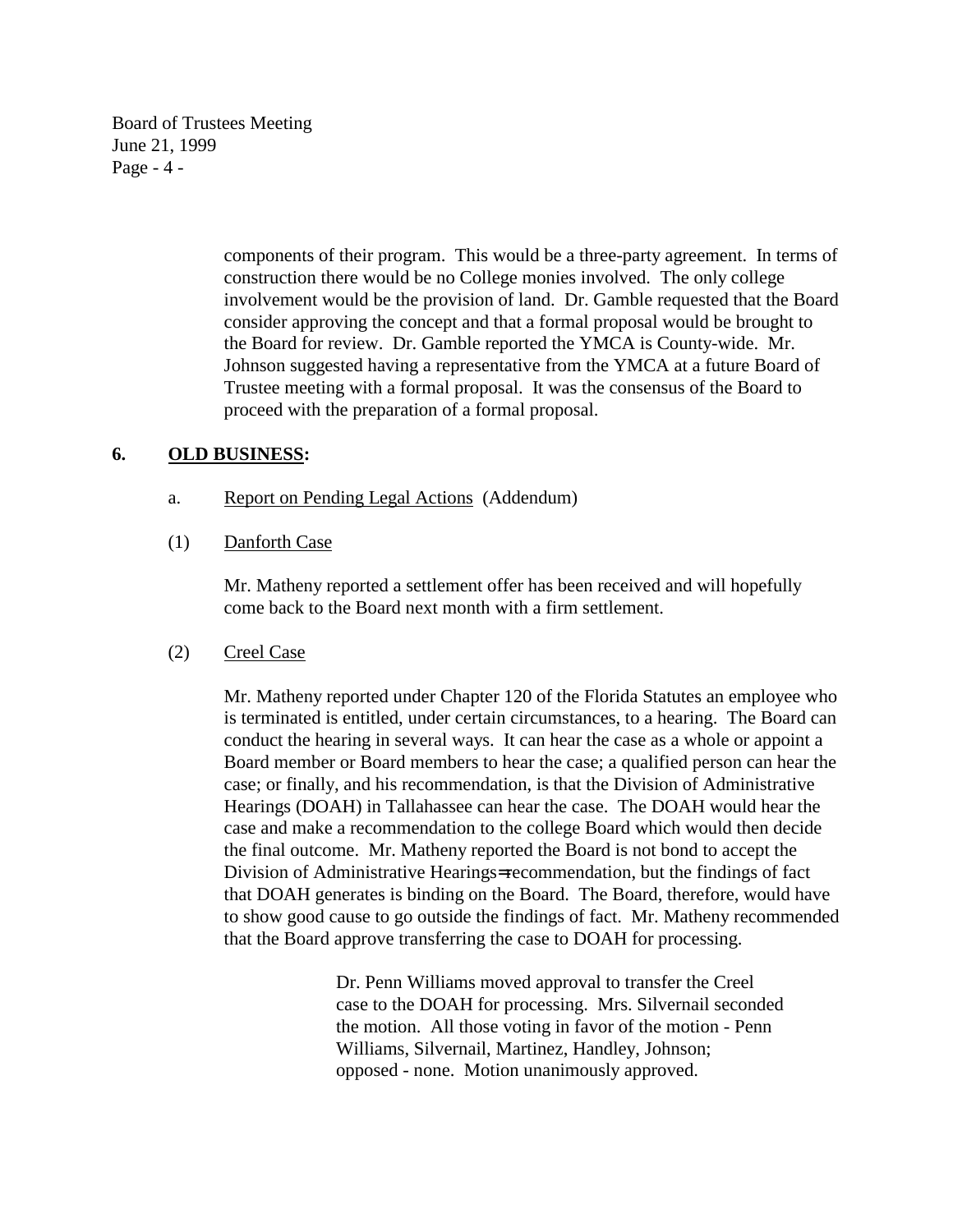Board of Trustees Meeting June 21, 1999 Page - 5 -

# (3) Sale of Property to Habitat for Humanity (Addendum)

Mr. Matheny reported the Board at a past meeting had approved the selling of property located on Ruth Street in the amount of \$16,500.00 to Habitat for Humanity. Mr. Matheny reported the sale is about to close on the property.

# b. Approval of College Policies (2nd reading) - Dr. Gamble (Addendum)

Dr. Gamble reported in changing or creating policy there has to be two readings of the policy. If the policy is acceptable at the second reading, the motion of the Board to approve the policy at that point places the policy into effect. Two policies are being presented to the Board - 200.06, Account Writeoffs and 200.07, Florida Academic Improvement Trust Fund. Dr. Gamble recommended approval of the policies as presented.

# $(1)$  #200.06 - Account Writeoffs

Mr. Matheny reported the college-s funding is contingent to some extent on the efforts made to collect delinquent accounts and could be in jeopardy if the college did not try to collect. Mr. Cherry reviewed the process for collecting outstanding tuition balances. Mr. Cherry answered questions from the Board of Trustee members.

> Mrs. Martinez moved approval of Policy #200.06, Account Writeoffs. Mr. Handley seconded the motion. All those voting in favor of the motion - Martinez, Handley, Penn Williams, Silvernail, Johnson; opposed - none. Motion unanimously approved.

# (2) #200.07 - Florida Academic Improvement Trust Fund (Addendum)

Mr. Little reported the Florida Academic Improvement Trust Fund (FAITF) is a state fund that is available for matching of private donations received by the foundations. The foundations hold the funds and receive the matching funds. Funds can only be spent in accordance with the policy set by the Board of Trustees. Policy #200.07 outlines the types of expenditures authorized for use of the FAITF.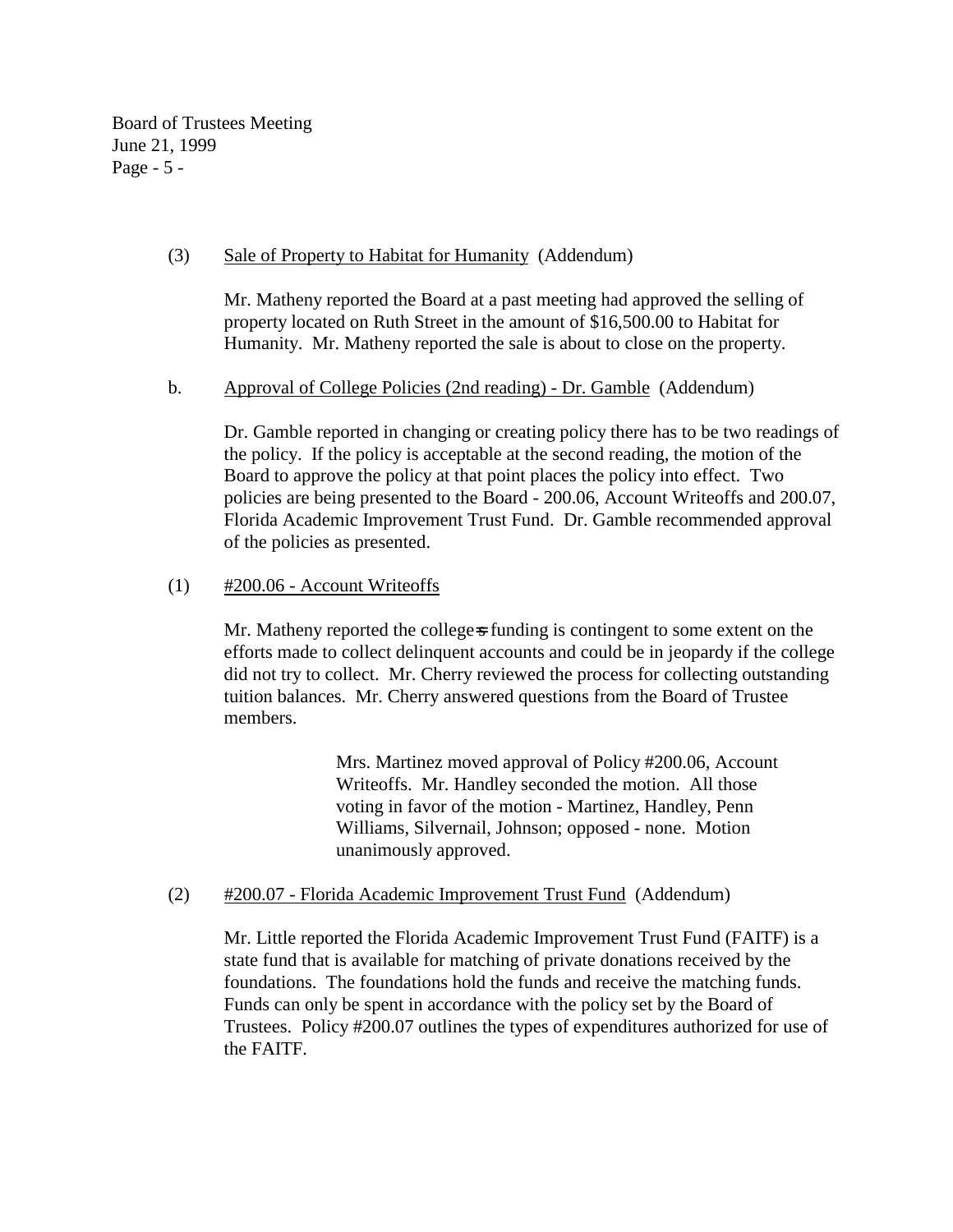Board of Trustees Meeting June 21, 1999 Page - 6 -

> Mrs. Martinez moved approval of Policy #200.07, Florida Academic Improvement Trust Fund. Mr. Handley seconded the motion. All those voting in favor of the motion - Martinez, Handley, Penn Williams, Silvernail, Johnson; opposed - none. Motion unanimously approved.

# **7. NEW BUSINESS**:

a. Personnel Actions - Mr. Lawton (Addendum)

Mr. Lawton reported the Personnel Actions include reappointments and include salary adjustments for certain faculty members. Mr. Lawton reported last year when the contract was approved a grid was prepared for salaries and provisions were made for anyone who disagreed with their placement on the matrix that the college would entertain an audit research and negotiate for a settlement. The salary adjustments are the result of this request. Mr. Lawton reported the administrative area career service reappointments (wage/hour) and professional/managerial reappointments are included and include a few salary adjustments along with the five percent across the board salary increase. Also, in the Personnel Actions there is one salary which was reduced to bring the salary more in line with the position. Mr. Lawton reviewed the process utilized to prepare the Personnel Actions offered to provide a detailed salary adjustment list, and answered questions presented by the Board of Trustees. Dr. Gamble reported that even with the salary adjustments, BCC is below state averages for salaries and discussed a compression problem with faculty members= salaries. Dr. Gamble recommended approval of the Personnel Actions.

> Mr. Handley moved approval of the Personnel Actions. Mrs. Martinez seconded the motion. All those voting in favor of the motion - Silvernail, Handley, Martinez, Penn Williams, Johnson; opposed - none. Motion unanimously approved.

b. Appointment of Brevard Teaching & Research Labs Board of Directors - Dr. Gamble (Addendum)

Dr. Gamble discussed appointment procedures for the recommendations to the Brevard Teaching and Research Labs Board of Directors and asked if the Board of Trustee members had any individuals to recommend. Mrs. Silvernail suggested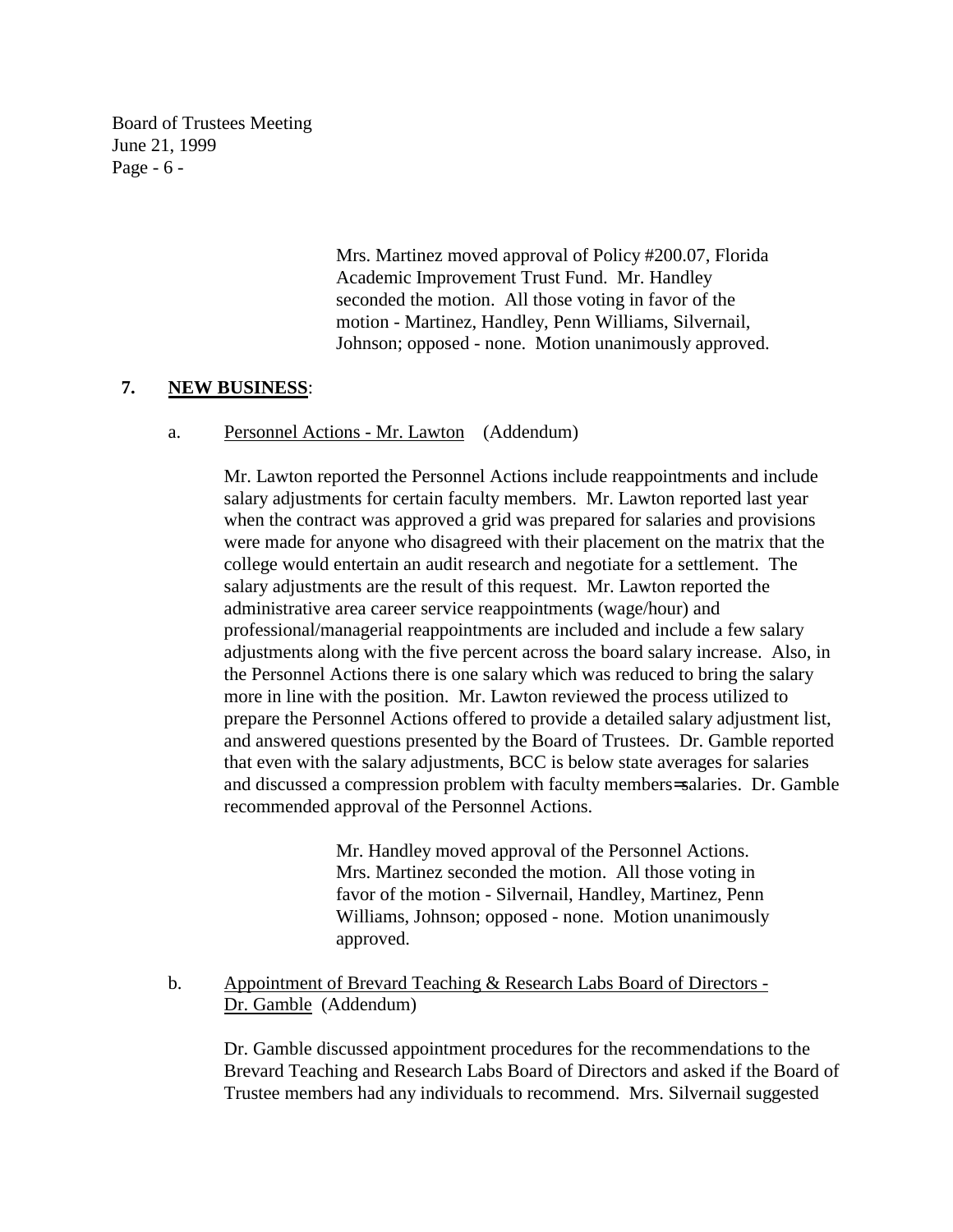Board of Trustees Meeting June 21, 1999 Page - 7 -

> each of the Board member representatives should take an initiative to ensure that the bylaws and articles of incorporation are complete. Dr. Gamble proposed a workshop be conducted this fall on direct support organizations. Dr. Gamble recommended approval of appointments of Mr. Matt Conroy, Mr. Ben Jeffries, Mr. Gary Nungesser and Mrs. Cheryl Smith to serve on the Brevard Teaching and Research Labs (BTRL) Board of Directors.

> > Mrs. Silvernail moved approval of the appointments of Mr. Conroy, Mr. Jeffries, Mr. Nungesser and Mrs. Smith to the BTRL Board of Directors. Mrs. Martinez seconded the motion. All those voting in favor of the motion - Martinez, Silvernail, Penn Williams, Handley, Johnson; opposed none. Motion unanimously approved.

c. Direct Support Organizations - Mr. Little (Addendum)

Mr. Little reported last year the legislature added a direct support organization requirement to Board of Trustee responsibilities. This review includes the audits, IRS returns, and any inter-DSO transactions. During the past year the college has brought to the Board a number of those required items and the information today is a follow-up on the remaining items which need to be brought before the Board. Mr. Little reported acceptance or approval is required of certain direct support organization items to meet criteria as outlined by Florida Statutes.

(1) Acceptance of Audits, Year Ending 1998 for the BCC Foundation, Inc. and the Florida Education and Research Foundation

Mr. Little reviewed the audits and answered questions presented by the Board. Mr. Johnson, Chairman, acknowledged receipt of the Audits, year ending 1998, for the BCC Foundation, Inc. and the Florida Education and Research Foundation. Mr. Little reported that these audits are forwarded to the Auditor General=s Office as well as the Division of Community Colleges.

(2) Acceptance of IRS Forms for DSO $\equiv$ 

Mr. Little reported the IRS forms for the direct support organizations are required to be presented to the Board of Trustees. Mr. Little answered questions presented by the Board of Trustees. Mr. Johnson, Chairman, acknowledged receipt of the IRS Forms for DSO=s.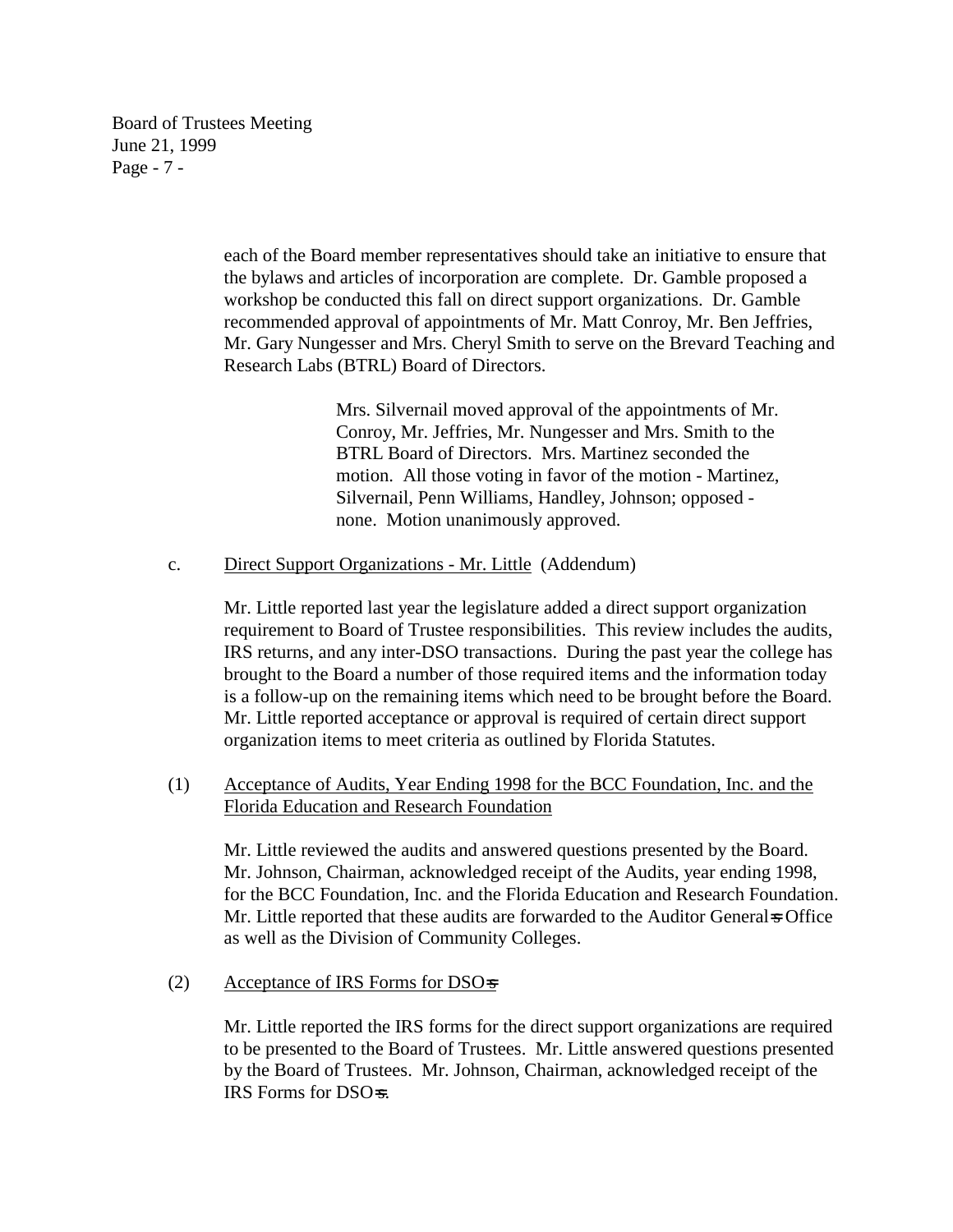Board of Trustees Meeting June 21, 1999 Page - 8 -

### (3) Approval of Annual Report of Conditions for DSO=s

Mr. Little reported the Annual Report of Conditions for Direct Support Organizations is a summary of items brought before the Board for approval during the year. Mr. Little provided a history on the DSO Task Group and the preparation of a Acommon@ template for bylaws and article of incorporation. Dr. Kaliszeski reported on the action taken by the first DSO Task Group. In addition, a committee was formed at that time to address the bond issue which resulted in the agreement with Midwest Research Institute. Dr. Gamble reported he planned to convene a group to address the Midwest Research Institute agreement. Dr. Gamble reported the DSO Task Group will be reappointed today by the Board to continue the process of improving and implementing recommendations. Mrs. Martinez requested that additional information be provided to the Board of Trustee members pertaining to the bylaws for each DSO. Mr. Little recommended approval of the Annual Report of Conditions for DSO=s.

> Mr. Handley moved approval of the Annual Report of Conditions for DSO=s. Mrs. Silvernail seconded the motion. All those voting in favor of the motion - Handley, Penn Williams, Martinez, Silvernail, Johnson; opposed none. Motion unanimously approved.

(4) Approval/Confirmation of the Board of Directors for the BCC Foundation, Inc., the Cocoa Village Playhouse and the King Center for the Performing Arts

Dr. Gamble recommended approval and/or confirmation of the Board of Directors for the BCC Foundation, Inc., the Cocoa Village Playhouse and the King Center for the Performing Arts.

> Mrs. Silvernail moved approval/confirmation of the Board of Directors for the BCC Foundation, Inc., the Cocoa Village Playhouse and the King Center for the Performing Arts. Mrs. Martinez seconded the motion. All those voting in favor of the motion - Silvernail, Martinez, Penn Williams, Handley, Johnson; opposed - none. Motion unanimously approved.

(5) Approval of DSO Task Group Committee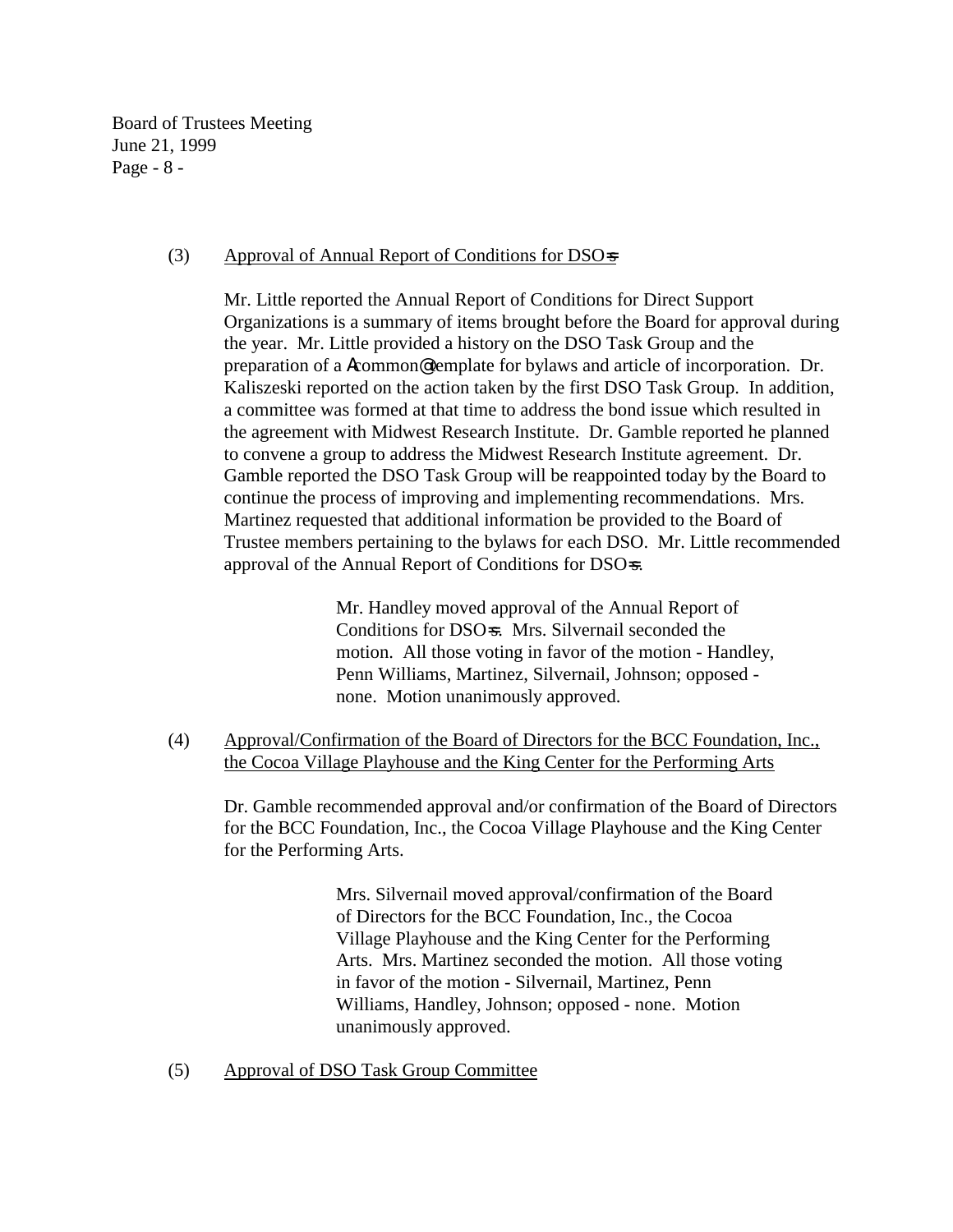Board of Trustees Meeting June 21, 1999 Page - 9 -

> Dr. Gamble reported the Report of the Task Group indicated that its existence should continue and there has not been a reappointment of the group. Dr. Gamble recommended the DSO Task Group be appointed as presented.

> > Mrs. Silvernail moved approval of the reappointment of the DSO Task Group. Mr. Handley seconded the motion. All those voting in favor of the motion - Silvernail, Handley, Martinez, Penn Williams, Johnson; opposed - none. Motion unanimously approved.

> > Mrs. Martinez moved approval that the motion include that the Board task the DSO Task Group to implement the recommendations provided in the Report of the DSO Task Group. Dr. Penn Williams seconded the motion. All those voting in favor of the motion - Martinez, Penn Williams, Handley, Silvernail, Johnson; opposed - none. Motion unanimously approved.

# d. Approval of College Memberships - Dr. Gamble (Addendum)

Dr. Gamble reported it is a Board of Trustee policy that all memberships in the amount of \$1,000 or more be brought before the Board for approval and reviewed the memberships. Mr. Johnson requested that Dr. Gamble provide a brief explanation of each of the memberships at the July meeting. Dr. Gamble reported he will provide information to the Board on the benefits of the memberships or if they are mandated by grants. Dr. Gamble recommended approval of the memberships as presented.

> Mr. Handley moved approval of the memberships in excess of \$1,000 with the understanding that Dr. Gamble will review and submit only those memberships which are justified. Mrs. Silvernail seconded the motion. All those voting in favor of the motion - Handley, Silvernail, Penn Williams, Martinez, Johnson; opposed - none. Motion unanimously approved.

# e. Conflict of Interest

Mrs. Silvernail reported she is employed by A.G. Edwards & Sons and as a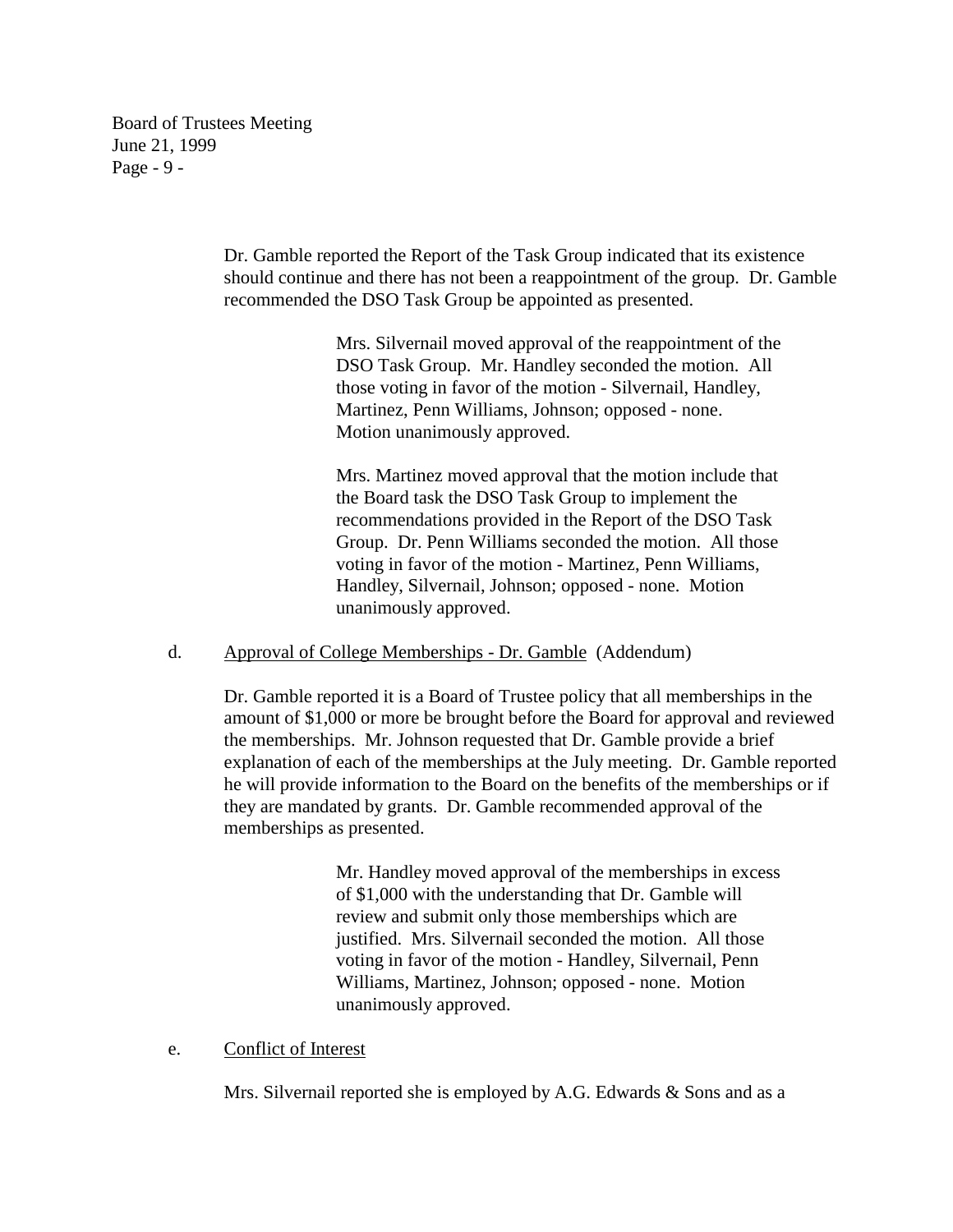Board of Trustees Meeting June 21, 1999 Page - 10 -

> brokerage firm they are highly regulated. The Compliance Department wanted to ensure that she made the Board of Trustees aware that in the event of a conflict of interest she would abstain from any discussion or voting. BCC does have an A.G. Edwards account with the Merritt Island office. Mrs. Silvernail stated she would never receive any compensation in regard to any BCC account at A.G. Edwards.

> Mr. Matheny reported he is drafting a letter to Mrs. Silvernail to the effect that her employment does not prohibit her from serving on the Board of Trustees, nor does it prevent the college from doing business with A.G. Edwards & Sons.

# f. Approval of Proposed College Employees Insurance Plan - Mr. Lawton/Mr. Little (Addendum)

Mr. Robert Lawton, Associate Vice President of Human Resources, reviewed the material regarding the proposed college employees insurance plan and recognized Mr. Al Little, Vice President of Business/Finance and the College Insurance Committee for their assistance with the preparation of the recommended insurance benefits package. Mr. Lawton reported on the history of employee insurance at the college. This year due to a breakdown of networks and other situations, the Insurance Committee evaluated alternatives to the self-insured program and is recommending abandoning the complex self-insurance option in favor of a more streamlined approach that contains costs while providing the optimum services available consistent with the college=s health claims history and past policy. In addition, the Insurance Committee recommends that the opt-out provision not be offered to any new employee hired or otherwise attaining eligibility after June 30, 1999. For all currently eligible employees the Committee recommends that the opt-out provision be discontinued effective January 1, 2001. The current opt-out provision increases available plan rates for all participants and renders the college ineligible to participate in the health plans offered by the Florida Community Colleges Risk Management Consortium. Mr. Lawton reported the College plans to try to join the consortium at a later date once BCC can be accepted. At the present time, 24 of the state=s community colleges belong to the consortium and it was felt that the insurance cost would be reduced by belonging to the consortium. Dr. Penn Williams asked what the dollar savings would be to the college if it joined the consortium. She felt it important that the Board members be provided with more detailed information. Mr. Little reviewed several factors which would be involved with determining the cost savings. Mr. Aldridge reported on the Insurance Committee-s decision to recommend that the opt-out benefit be discontinued and that even if the college did not join the consortium that the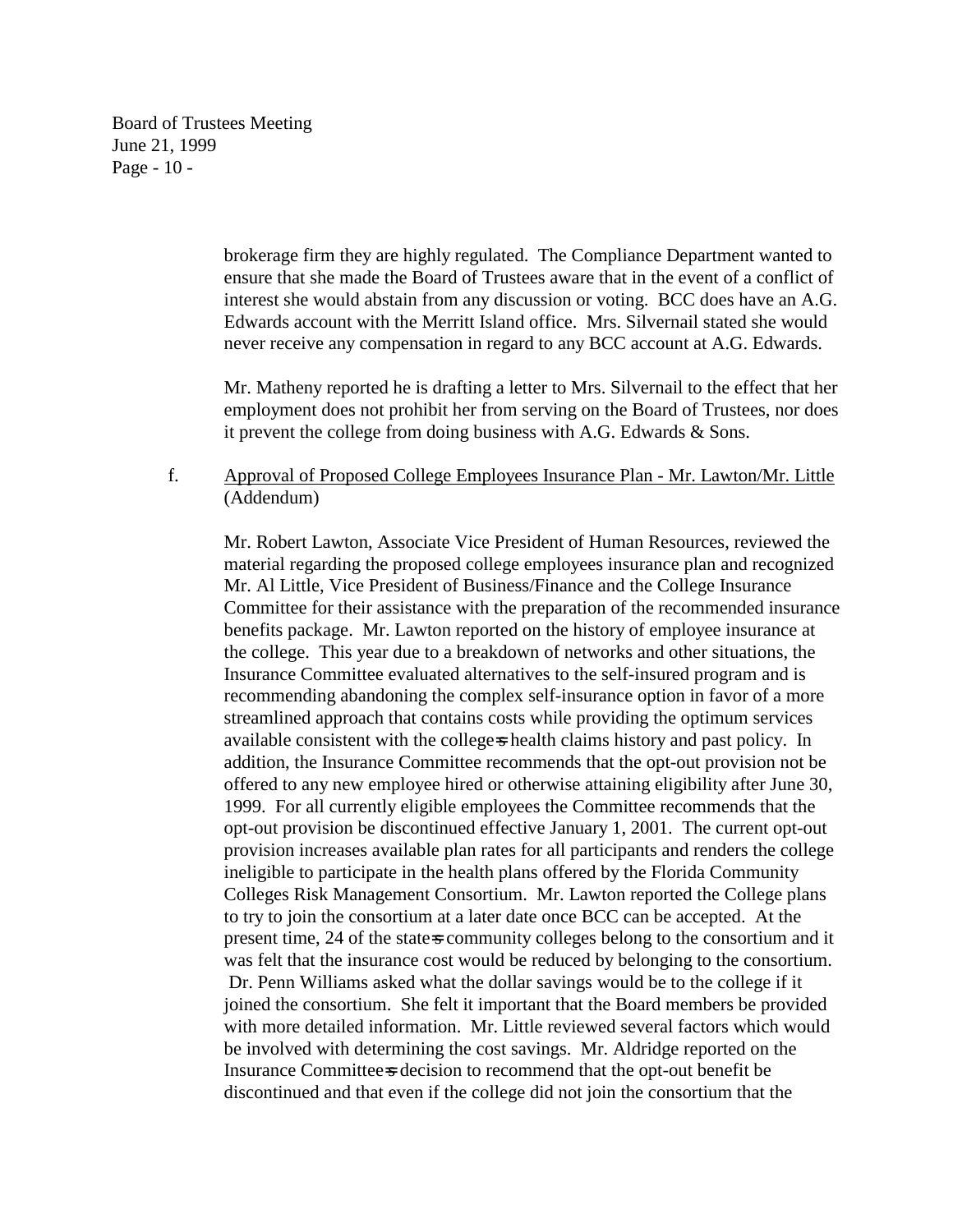Board of Trustees Meeting June 21, 1999 Page - 11 -

> employees would be able to obtain better rates as everyone would be in the plan. Mr. Handley requested the number of those employees opting out of insurance that are opting out as their spouses have insurance coverage and they do not need it as opposed to those opting out to receive extra funds. Dr. Gamble reported Wuesthoff Hospital is not listed as a provider for the recommended insurance carrier since Wuesthoff has made the decision that they will not be a member of any plan involved with Health First. Mrs. Ferguson reported several insurance meetings will be conducted on each campus with employees to review and explain the new benefits. Mrs. Silvernail asked if employees were aware of the 403(b) benefit and suggested that meetings be held at some future time to explain this benefit in more detail to staff. Mrs. Ferguson reported employees are aware of this benefit. Dr. Gamble recommended approval of the recommendations of the College Insurance Committee.

> > Mrs. Martinez moved approval of the Insurance Committee recommendations as presented. Mrs. Silvernail seconded the motion. All those voting in favor of the motion - Martinez, Silvernail, Penn Williams, Handley, Johnson; opposed - none. Motion unanimously approved.

#### g. Acceptance of Annual Safety Discrepancy Report - Mr. Little (Addendum)

Mr. Little reported the college is required each year to complete a safety inspection of all the campuses. Mr. Little introduced Mr. Craig Carman, Director of Collegewide Safety and Security, who reviewed the Annual Safety Discrepancy Report and stated that each discrepancy is followed up with a work order for necessary corrections and/or repairs. Mr. Carman reported this report is a comprehensive examination of every facility. Mr. Carman reported as the new Director of Collegewide Safety and Security his responsibilities include keeping the college in compliance with the changing rules and regulations and to update the current safety procedures to standard. In addition, Mr. Carman files all of the appropriate safety reports with state and federal agencies. Each Campus President is responsible for security on their respective campuses. In the area of security, Mr. Carman reported, the goal is to ensure that all of the campuses perform their security functions uniformly. Mr. Johnson acknowledged receipt of the Annual Safety Discrepancy Report.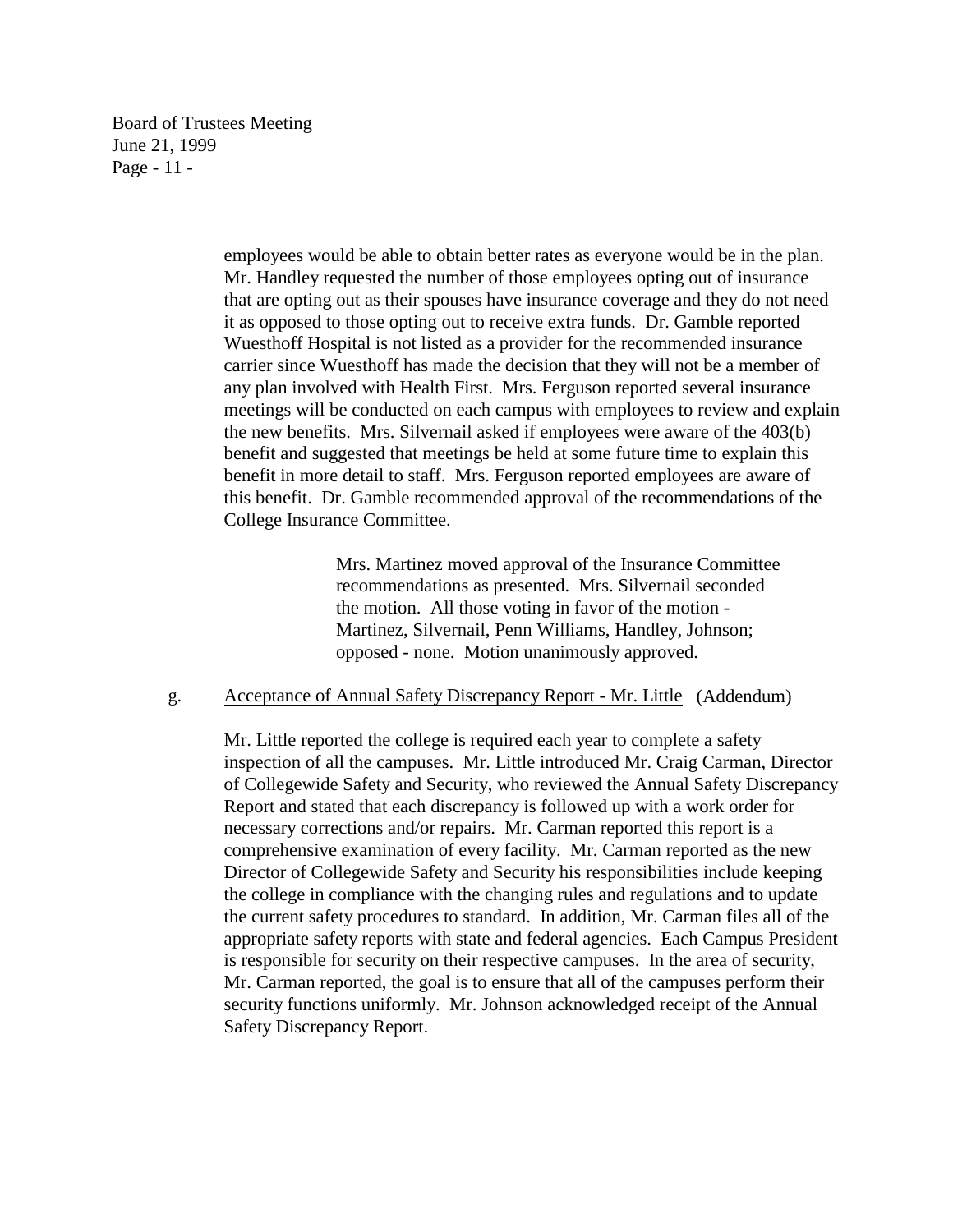Board of Trustees Meeting June 21, 1999 Page - 12 -

# **8. FINANCIAL ACTIONS:**

a. Acknowledgment - Monthly Financial Summary - May 1999 - Mr. Little (Addendum)

Mr. Little reviewed the financial summary for May 1999 and stated the college is having a good financial year. The Board of Trustees will receive a complete budget in their August Board packets. Mr. Johnson acknowledged receipt of the May Monthly Financial Summary.

b. Approval of Proposed Student Fee Increases - Mr. Little (Addendum)

Mr. Little reported the proposed student fee increase was presented at the Board Budget Workshop and is a reflection of increases approved by the legislature. Mr. Little reported the recommended in-state tuition credit fee increase is from \$42.00 to \$45.00 per credit hour and the in-state vocational recommendation is from \$28.00 per credit hour to \$38.00 per credit hour. The out-of-state fee credit increase recommendation is from \$150.00 to \$164.00 per credit hour and out-ofstate vocational tuition recommendation is from \$173.00 to \$178.50 per credit hour.

> Mrs. Silvernail moved approval of the student fee increases as presented. Dr. Penn Williams seconded the motion. All those voting in favor of the motion - Silvernail, Penn Williams, Handley, Martinez, Johnson; opposed - none. Motion unanimously approved.

c. Approval of College Budget, 1999-2000 & Master Grade/Salary Schedule - Mr. Little/Mr. Lawton (Addendum)

Dr. Gamble reported the budget was inclusive of the revised Master Grade/Salary Schedule. Mr. Little reported the faculty contract has not yet been negotiated, however, it will be factored into the budget and once the contract is approved he will provide the information to the Board. Dr. Penn Williams requested budgetary information pertaining to all departments which would include salaries, equipment, supplies, and material breakdowns. Dr. Gamble recommended the Board members meet with Mr. Little to review this information as it is quite detailed. A workshop could be held if the Board desired to review budget material and request specific budget information to have provided in Board packets. Mr. Little suggested, in order to provide a budget comparison figure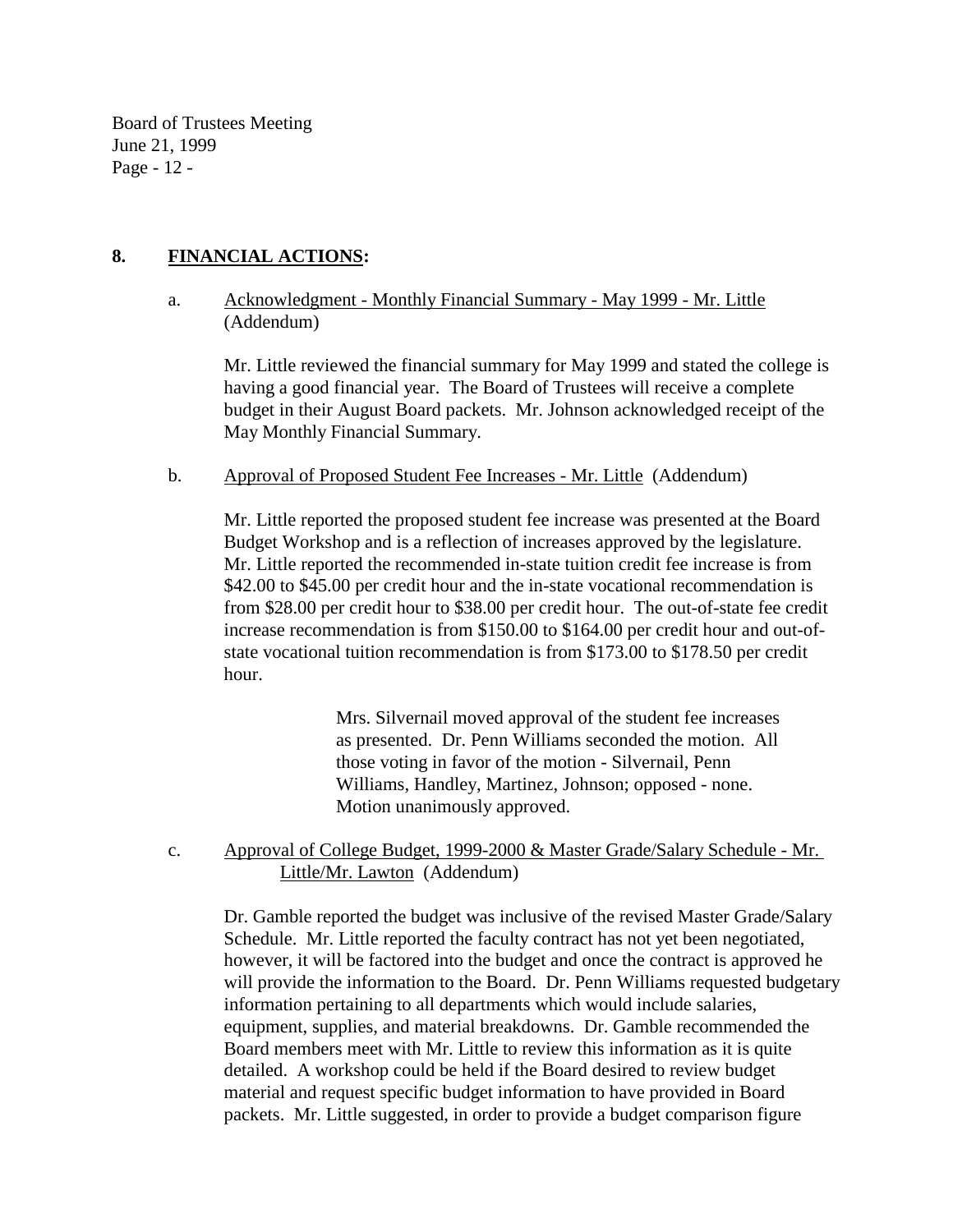Board of Trustees Meeting June 21, 1999 Page - 13 -

> adding a column to the monthly summary report which would show last year-s total expenditure in each area listed. Dr. Gamble recommended approval of the College Budget, 1999-2000 & the Master Grade/Salary Schedule.

> > Mrs. Martinez moved approval of the College Budget, 1999-2000 & the Master Grade/Salary Schedule. Mrs. Silvernail seconded the motion. All those voting in favor of the motion - Martinez, Silvernail, Penn Williams, Handley, Johnson; opposed - none. Motion unanimously approved.

# d. Approval of Write-Offs of Uncollectible Accounts - Mr. Cherry (Addendum)

Mr. Mark Cherry, Associate Vice President for Accounting, reviewed the writeoffs of uncollectible accounts which he stated was an accounting transaction. Dr. Gamble recommended approval of Write-Offs of Uncollectible Accounts.

> Mr. Handley moved approval of the Write-Offs of Uncollectible Accounts as presented. Mrs. Martinez seconded the motion. All those voting in favor of the motion - Handley, Martinez, Penn Williams, Silvernail, Johnson; opposed - none. Motion unanimously approved.

# e. Approval of Expenditure from Allied Health Challenge Grant - Mr. Gilfilen (Addendum)

Mr. Gilfilen reported the approval of the expenditure from the Allied Health Challenge Grant is being requested to support the upcoming March 2000 International Human Patient Simulator Symposium. Dr. Gamble recommended approval of the \$25,000 expenditure from the Allied Health Challenge Grant.

> Dr. Penn Williams moved approval of the \$25,000 expenditure from the Allied Health Challenge Grant. Mrs. Silvernail seconded the motion. All those voting in favor of the motion - Penn Williams, Silvernail, Martinez, Handley, Johnson; opposed - none. Motion unanimously approved.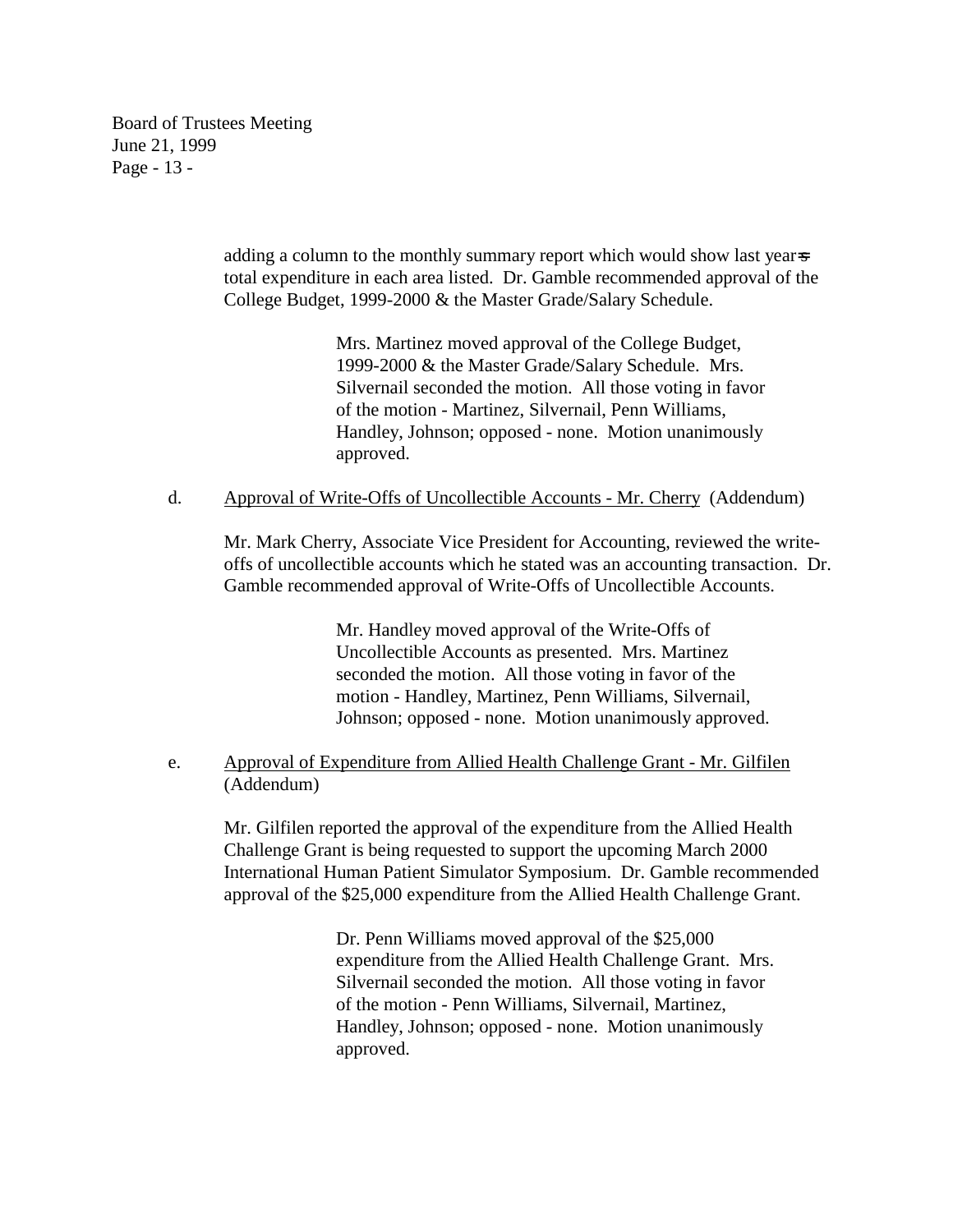Board of Trustees Meeting June 21, 1999 Page - 14 -

# **9. INTERNAL AUDITOR**=**S REPORT:**

### a. Approval of Audit Schedule, 1999-2000 (Addendum)

Mr. Raphael reviewed the proposed Audit Schedule, 1999-2000 which included requests of the Board of Trustees and the District President, as well as audits of revenues and expenses as permitted by the Management and Operating Agreement of the Midwest Research Institute, the Brevard County Fair and other internal audits.

> Mrs. Martinez moved approval of the Internal Audit Schedule, 1999-2000. Mr. Handley seconded the motion. All those voting in favor of the motion - Martinez, Handley, Penn Williams, Silvernail, Johnson; opposed - none. Motion unanimously approved.

# **10. REPORT OF THE DISTRICT PRESIDENT:**

#### a. Invitation to the Board

Dr. Gamble reported a memorandum was received from the State Board of Community Colleges inviting Board members to attend the orientation meeting for the State Board of Community Colleges members on July 9, 1999. Dr. Gamble reported more important for the Board members is the upcoming orientation meeting for new Board of Trustee members scheduled in the fall.

b. Interview - WFIT

Dr. Gamble reported he provided a copy of the audio tape of his interview with WFIT.

c. Workshops

Dr. Gamble reported there are no set requirements for workshops, however, he provided a list of proposed workshops to the Board for their consideration. He encouraged input from the Board on workshops they would like conducted. Dr. Gamble reported one workshop he recommended is a joint workshop with the Student Government representatives and the Board of Trustees to be held on a Friday afternoon with a retreat for the Board of Trustees to be held the following Saturday.